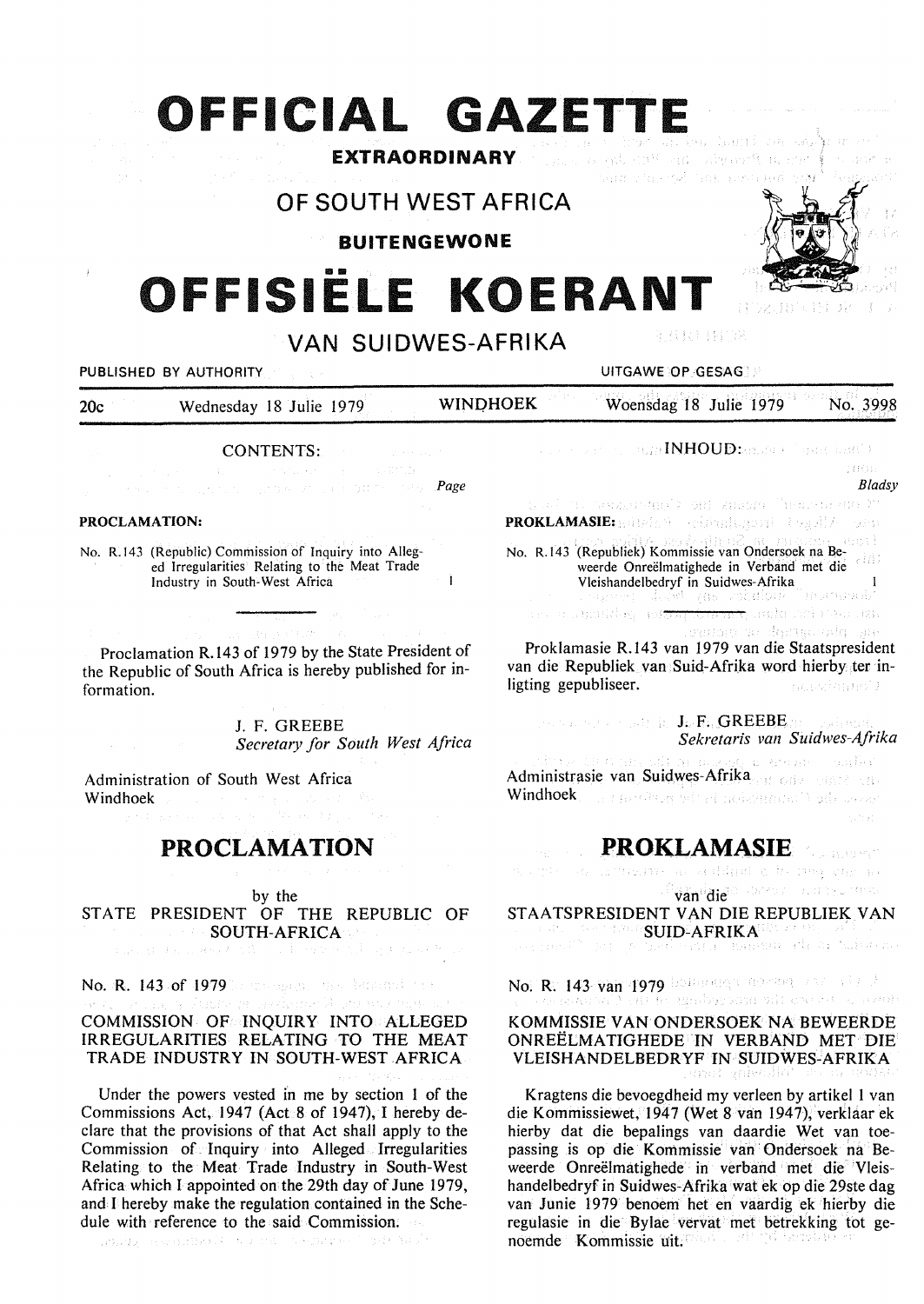Given v der my Hand and the Seal of the Republic of South *A* ica at Pretoria, this 29th day of June, One thousand Nine hundred and Seventy-nine.

M. VILJOEN STATE PRESIDENT

By Order of the State President-in-Council A. L. SCHLEBUSCH

#### **SCHEDULE**

#### REGULATIONS

I. In these regulations, unless the context otherwise indicates -

"Chairman" means the Chairman of the Commission;

"Commission" means the Commission of Inquiry into Alleged Irregularities Relating to the Meat Trade Industry in South-West Africa referred to in this Proclamation;

"document" includes any book, pamphlet, record, list, circular, plan, placard, poster, publication, drawing, photograph or picture;

"Inquiry" means the inquiry being conducted by the Commission;

"member" means a member of the Commission;

"officer" means a person in the full-time service of the State who has been appointed or designated to assist the Commission in the performance of its functions;

"premises" includes any land, building or structure or any part of a building or structure, any vehicle: conveyance, vessel or aircraft.

2. The proceedings of the Commission shall be recorded in the manner determined by the Chairman.

3. (1) Any person appointed or designated to take down or record the proceedings of the Commission in shorthand or by mechanical means or to transcribe such proceedings which have been so taken down or recorded shall at the outset take. an oath or make an affirmation in the following form:

 $I, A.B.,$  declare under oath/affirm and declare  $-$ 

(a)that I shall faithfully and to the best of my ability take down/record the proceedings of the Commission of Inquiry into Alleged Irregularities  $\hat{\mathcal{U}}(\hat{\Omega})$  . Relating to the Meat Trade Industry in Southsit. West Africa in shorthand/by mechanical means  $\frac{1}{2}\frac{d^2}{dt^2}$ as ordered by the Chairman of the Commission;

Gegee onder my Hand en die Seel van die Republiek van Suid-Afrika te Pretoria op hede die 29ste dag van Junie Eenduisend Negehonderd Nege-en-sewentig.

### **M. VILJOEN ST AA TS PRESIDENT**

Op las van die Staatspresident-in-rade A. L. SCHLEBUSCH

### BYLAE

#### REGULASIES

1. In hierdie regulasies, tensy uit die samehang anders blyk, beteken  $-$ 

"beampte" iemand in die voltydse diens van die Staat wat aangestel of aangewys is om die Kommissie by die uitvoering van sy werksaamhede behulpsaam te wees;

"dokument" ook 'n boek, pamflet, aantekening, lys, omsendbrief, plan, plakkaat, aanplakbiljet, publikasie, tekening, portret of prent;

"Kommissie" die in hierdie Proklamasie bedoelde Kommissie van Ondersoek na Beweerde Onreelmatighede in verband met die Vleishandelbedryf in Suidwes-Afrika;

"lid" 'n lid van die Kommissie;

"ondersoek" die ondersoek wat deur die Kommissie ingestel word;

"perseel" ook grond, 'n gebou of bouwerk of enige gedeelte van 'n gebou of bouwerk, 'n voertuig, vervoermiddel, vaartuig of vliegtuig;

"Voorsitter" die Voorsitter van die Kommissie.

2. Die verrigtinge van die Kommissie word genotuleer op die wyse deur die Voorsitter bepaal.

3. (1) Iemand wat aangestel of aangewys is om die verrigtinge van die Kommissie in snelskrif aan te teken of op meganiese wyse op te neem of om sodanige verrigtinge wat aldus aangeteken of opgeneem is, te transkribeer, moet vooraf 'n eed of bevestiging in die volgende vorm afle:

Ek, A.B., verklaar onder eed/bevestig en verklaar-

(a) dat ek getrou en na my beste vermoe die verrigtinge van die Kommissie van Ondersoek na Beweerde Onreëlmatighede in verband met die Vleishandelbedryf in Suidwes-Afrika in snelskrif sal aanteken/op meganiese wyse sal opneem soos deur die Voorsitter van die Kommissie gelas;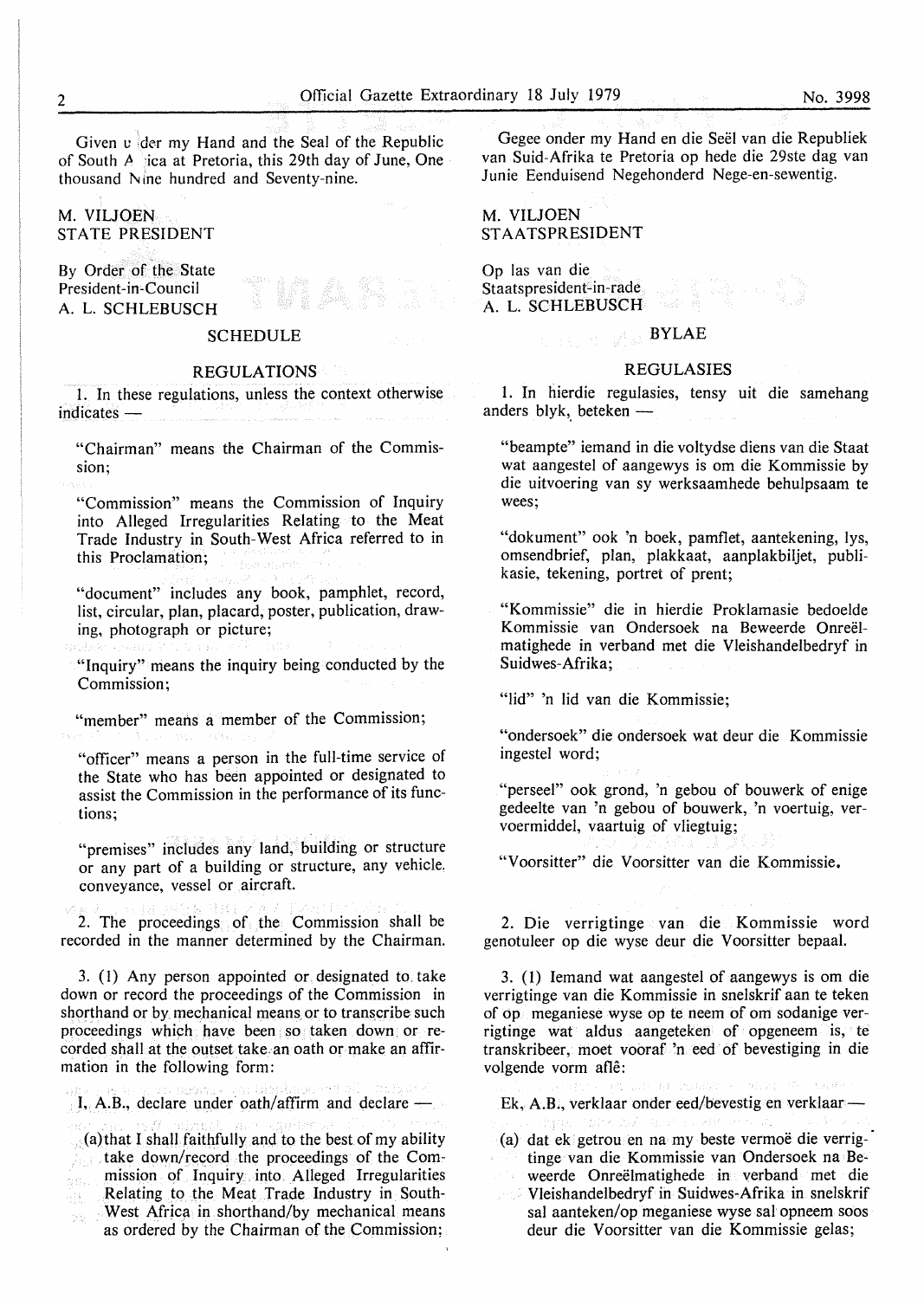(b) that I shall transcribe fully and to the best of my ability any shorthand notes/mechanical record of the proceedings of the Commission of Inquiry into Alleged Irregularities Relating to the Meat Trade Industry in South-West Africa made by me or by any other person.

(2) No shorthand notes or mechanical record of the proceedings of the Commission shall be transcribed except by order of the Chairman.

4. An officer designated thereto by the Chairman may be present at the hearing of evidence at the inquiry and adduce evidence and arguments relating to the inquiry.

*5.* The Chairman or an officer authorised generally or specially thereto by the Chairman shall administer to any witness appearing before the Commission an oath or affirmation.

6. Any witness who· appears before the Commission may only be cross-examined by a person if the Chairman permits it to be done by that person because it is in the Chairman's view necessary in the interests of the functions of the Commission.

7. (a) The Commission may in its discretion hear any evidence *in camera.* 

(b) If any person who gave or is giving evidence before the Commission or has been summoned so to give evidence so requests the Commission, no person shall publish in any manner whatsoever the name or address of such person or any information likely to reveal his identity.

8. Any witness who appears before the Commission may be assisted by an advocate or an attorney only to the extent to which the Chairman permits it.

9. The Commission or any member thereof or any officer may, for the purpose of the inquiry of the Commission, at all reasonable times enter and inspect any premises and demand and seize any document which is or is kept upon such premises,

10. Every person employed in carrying out the functions of the Commission, including any person appointed or designated to transcribe proceedings of the Commission taken down in shorthand or recorded by mechanical means, shall aid in preserving secrecy in regard to any matter or information that may come to his knowledge in the performance of his duties in connection with the said functions, except in so far as the publication of such matter or information shall be necessary for the purposes of the report of the Commission, and every such person, except the Chairman or any other member of the Commission or any officer, shall before performing any duty with the Commission

(b) dat ek enige snelskrif-aantekeninge/meganiese opname van die verrigtinge van die Kommissie van Ondersoek na Beweerde Onreëlmatighede in verband met die Vleishandelbedryf in Suidwes-Afrika deur my of iemand anders gemaak volledig en na my beste vermoë sal transkribeer.

(2) Geen snelskrif-aantekeninge of meganiese opname van die verrigtinge van die Kommissie word getranskribeer nie behalwe op las van die Voorsitter.

4. 'n Deur die Voorsitter daartoe aangewese beampte kan by die aanhoor van getuienis by die ondersoek aanwesig wees en getuienis en argumente wat op die ondersoek betrekking het, aanvoer.

*5.* Die Voorsitter of 'n beampte deur die Voorsitter in die algemeen of spesiaal daartoe gemagtig, lê 'n getuie wat voor die Kommissie verskyn, die eed op of neem van horn 'n bevestiging af.

6. 'n Getuie wat voor die Kommissie verskyn, kan slegs deur 'n persoon in kruisverhoor geneem word indien die Voorsitter toelaat dat dit deur daardie persoon gedoen word omdat dit na die Voorsitter se oordeel in belang van die werksaamhede van die Kommissie nodig is. a concerning

7. (a) Die Kommissie kan na goeddunke bepaalde getuienis *in camera* aanhoor.

(b) Indien 'n persoon wat getuienis voor die Kommissie afgelê het of aflê of wat opgeroep is om aldus getuienis af te le, die Kommissie aldus versoek, mag niemand die naam of adres van sodanige persoon of enige inligting wat waarskynlik sy identiteit sal openbaar, op enige wyse hoegenaamd publiseer nie.

8. 'n Getuie wat voor die Kommissie verskyn, kan deur 'n advokaat of prokureur bygestaan word slegs in die mate waarin die Voorsitter dit toelaat.

9. Die Kommissie of 'n lid daarvan of 'n beampte kan te alle redelike tye enige perseel vir die doeleindes van die Kommissie se ondersoek betree en besigtig en enige dokument wat op sodanige perseel is of bewaar word, opeis en in beslag neem.

10. Elke persoon wat diens doen by die uitvoering van die Kommissie se werksaamhede, insfuitende iemand wat aangestel of aangewys is om verrigtinge van die Kommissie wat in snelskrif aangeteken of op meganiese wyse opgeneem is; te trariskribeer, moet ten aansien van enige aangeleentheid of inligting wat by die vervulling van sy pligte in verband met bedoeldewerksaamhede tot sy kennis kom, geheimhouding help bewaar, behalwe vir sover bekendmaking van sodanige aangeleentheid of inligting vir die doeleindes van die Kommissie se verslag nodig is, en elke sodanige persoon, behalwe die Voorsitter of 'n ander lid van die Kommissie of 'n beampte, moet voordat hy enige diens